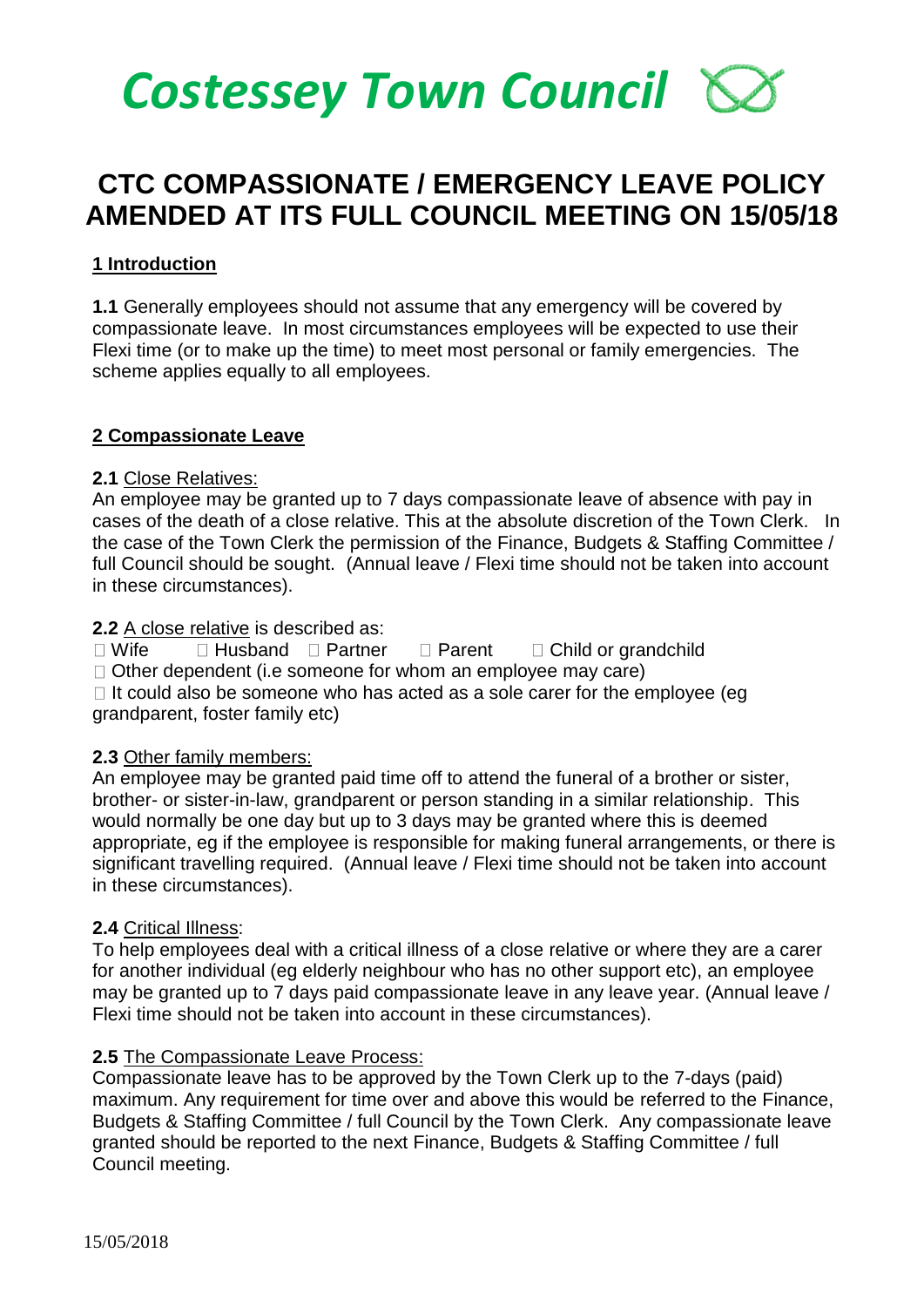# **2.6** Notice of Compassionate Leave Requirement:

It is important to recognise that, from time to time, employees may need to be granted compassionate leave with minimum notice, to make arrangements for dependant relatives. In emergencies employees will be granted leave immediately and arrangements made for consideration to be given to whether or not paid Compassionate leave / Flexi-time or unpaid leave is granted at a later date.

# **2.7** Flexi time:

Employees shall manage their Flexi-time to enable, as far as possible, the needs of personal / family emergencies to be met. In the event of a bereavement, or critical illness where an employee is the carer, requiring leave in excess of the provisions above, consideration should be given to any Flexi time the employee has accrued and which might be used to meet the requirement.

# **2.8** Unpaid Leave:

In exceptional cases unpaid leave will be considered, depending on the circumstances. An employee may request, in writing, a period of unpaid leave for a limited amount of time. Applications for leave of absence without pay on compassionate grounds are discretionary and subject to formal approval by the Town Clerk / Finance, Budgets & Staffing Committee or full Council.

# **3 Time Off For Dependants / Family Emergencies**

**3.1** All employees are entitled to take a reasonable amount of time off during normal hours of work in order to deal with family emergencies, BUT there is no contractual or statutory right to be paid for absences relating to family emergencies. Any payment of salary during time off is made at the absolute discretion of the Clerk / Council.

**3.2** The right to take time off enables employees to deal with an unexpected or sudden problem and make any necessary longer term arrangements, eg if a dependant falls ill or has been involved in an accident or assaulted, when a partner is having a baby, to make longer-term care arrangements for a dependant who is ill or injured, to deal with the death of a dependant, to make funeral arrangements, to deal with an unexpected disruption or breakdown in care arrangements for a dependant, such as when a childminder fails to turn up, to deal with an incident involving a child whilst they are at school.

**3.3** For these purposes, a "dependant" is a spouse, partner, child or parent or someone who lives as part of your family. It does not include tenants, boarders or employees living in the family home. In cases of illness, injury or where care arrangements break down, a dependant may also be someone who reasonably relies on the employee for assistance. This may be where the employee is the primary carer or the only person who can help in an emergency.

**3.4** In the event of a family emergency occurring while at work, the employee must immediately inform the Clerk / Deputy of the nature of the emergency and seek their express permission to leave work early.

**3.5** In the event of a family emergency occurring outside normal hours of work an employee must contact the Council Office and speak to the Clerk as soon as reasonably practicable and as close to the normal starting time as possible. In any event, this must be no later than two hours after your normal starting time.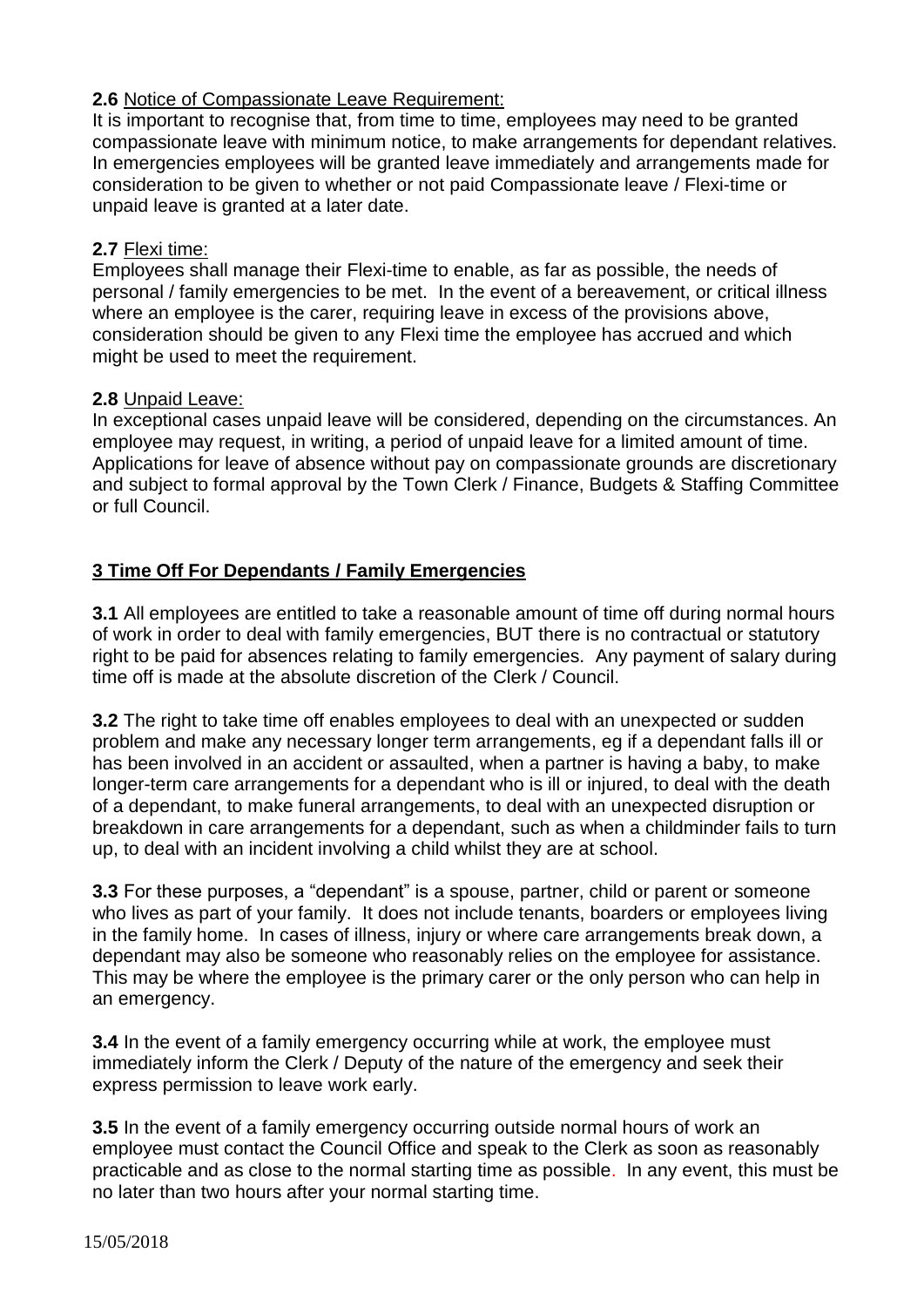# **3.6** Details Required:

Details of the nature of the emergency, the reason for absence and how long the employee expects to be absent from work must be given. Where the emergency is ongoing, the employee must report to the Office on a daily basis. The Clerk / Deputy must be updated on the reason for the ongoing absence and how long it is expected to continue. The Clerk / Deputy must be informed as soon as possible of any change to the anticipated return to work date.

**3.7** The Council envisages that the amount of Compassionate / Emergency Leave taken will usually be a few days at most. Flexi-time is generally enough to help an employee cope with the immediate crisis. Should it not be possible to make arrangements within this timeframe, the employee must contact the Clerk / Deputy and explain why further absence is required. Authorisation of such continued absence will be at the absolute discretion of the Clerk or, in the case of the Clerk, by the Finance, Budgets & Staffing Committee / full Council.

**3.8** The right to time off under these rules is intended to cover unforeseen family emergencies. If an employee knows in advance that they are going to need time off, they should speak to the Clerk / Deputy about the possibility of booking such time in advance as part of annual leave / Flexi-time arrangements.

**3.9** In the event that Emergency Leave is granted, Council would appreciate that, if an Employee is able to work remotely during any of that time, the Council's goodwill is reciprocated, with hours worked being logged on the timesheet.

**3.10** The Council reserves the right to ask an employee to provide supporting evidence of the family emergency on return to work. Employees must also complete a Family Emergencies Absence Form immediately on their return. These forms are available from The Town Clerk.

**3.11** Employees are reminded that it is a serious disciplinary offence to knowingly provide false information on a Family Emergencies Absence Form or to dishonestly claim a right to time off to deal with a family emergency. Any offence will be dealt with in accordance with the Council's disciplinary procedure and, depending on the circumstances, could amount to gross misconduct rendering the employee liable to summary dismissal.

# **4 Time off for Domestic Emergencies**

# **4.1** Unforeseen Emergencies at Home:

The Council recognises that employees will occasionally experience unforeseen emergencies at home, such as burst pipes, the failure of a heating system, a fire or a burglary. This policy is intended to allow those who experience genuine domestic emergencies to take a reasonable amount of Flexi Time / unpaid time off during normal hours of work, at the Council's discretion, in order to deal with that emergency.

# **4.2** Planned Domestic Appointments:

This policy **DOES NOT**, however, apply to dealing with planned domestic issues, such as routine house or appliance repairs, house refurbishment, the installation of new appliances, the delivery of furniture or other goods, house valuations etc.